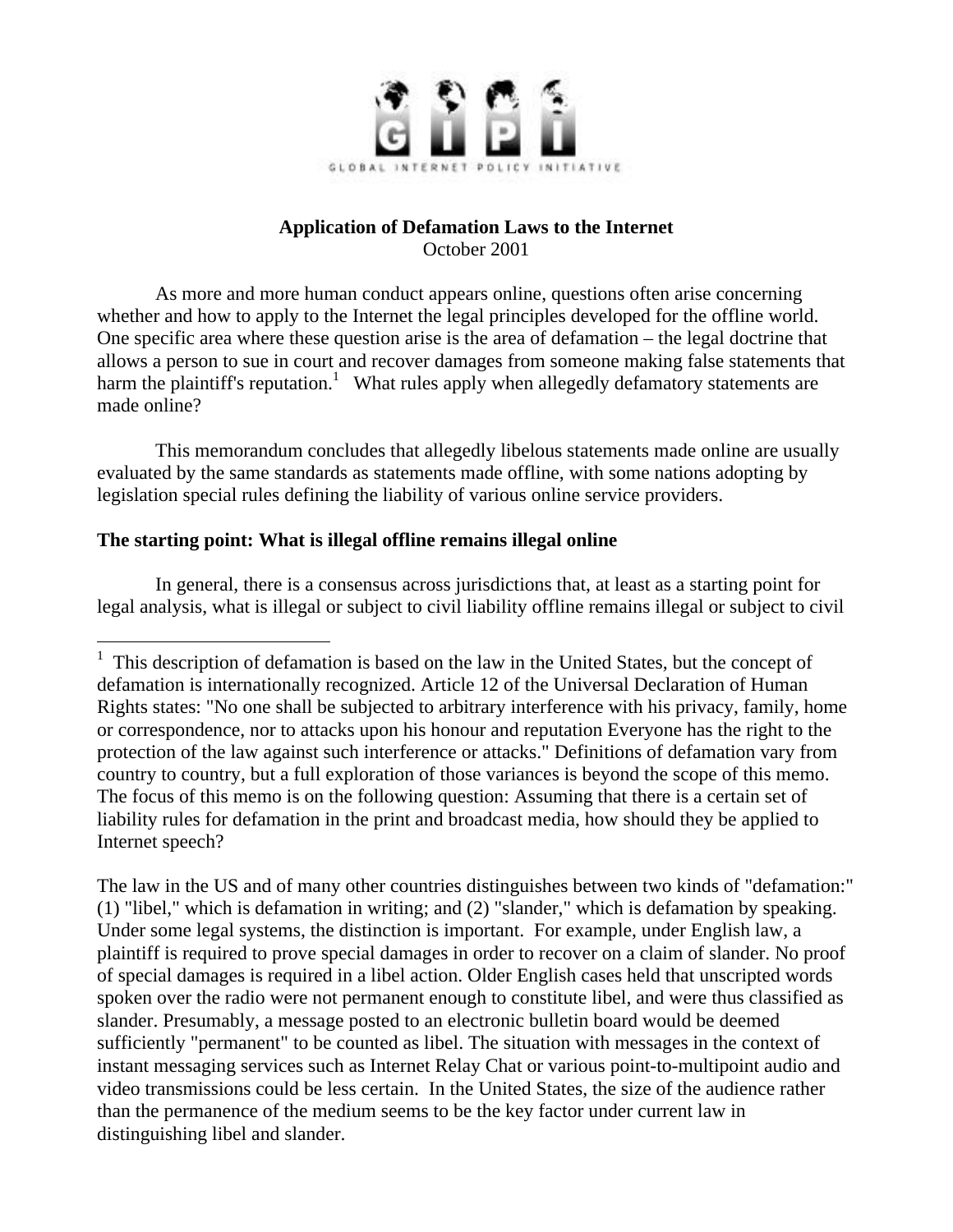liability online. Among other benefits, this approach ensures that, as much as possible, the law is consistent and predictable regardless of technology. Also, by ensuring that current law provides at least a starting point for resolving disputes in the information age, it helps promote the development of the Internet. Innovation and development of the Internet would be slowed down if every Internet activity had to await the adoption of an Internet-specific law to give it a legal framework.

While many Internet-related legal issues can be addressed under already established doctrines, technological changes undoubtedly affect the case-by-case application of various legal doctrines or distinctions, and may require new approaches. The challenge posed by the Internet in any area of the law is deciding what elements of existing law can be applied to the Internet and what merits development of special rules.

In particular, it is difficult to establish global standards for speech on the borderless medium of the Internet, as different cultures have different ideas of what kind of expression is legally protected or subjects the author to liability. In the context of the Internet, these differences among legal systems often emerge in terms of jurisdictional disputes: what country's courts have jurisdiction over a particular claim? The choice of jurisdiction may determine what law applies and thus may determine whether a particular statement is defamatory.

There has been an increase in the number of defamation cases arising from expression on the Internet, leading to some debate about how to deal with the unique issues posed by this technology. Some analysts have proposed drastic changes to the law.<sup>2</sup> Others favor the creative application of familiar rules of law to online cases. This memo concludes that drastic changes are not needed and that many principles established for expression published offline are also applicable to allegedly defamatory expression made available to online audiences.

### **Issues in Defamation Cases**

 $\overline{a}$ 

### **-- "Publication"**

In some legal systems, a defamatory remark is not actionable unless it has been "published." This term does not refer to literal publication by a commercial publisher -- instead, it simply means the showing of the defamatory material to a third party. (If I say something false about you to you only, and nobody else, the defamation has not been "published;" if I say something false about you to a third person, that is "publication.") The law requires publication to a third party before defamation liability will attach, and it is arguable whether such publication

 $2\degree$  Some courts have concluded that the legislature needs to adopt new statutes to clarify the rules for online defamation. See, e.g., *It's In The Cards, Inc v. Fuschetto*, 535 N.W.2d 11 (Wisconsin State Court of Appeals 1995), where the court stated, "[a]pplying the present libel laws to cyberspace or computer networks entails rewriting statutes that were written to manage physical, printed objects, not computer networks or services. Consequently, it is for the legislature to address the increasingly common phenomenon of libel and defamation on the information superhighway."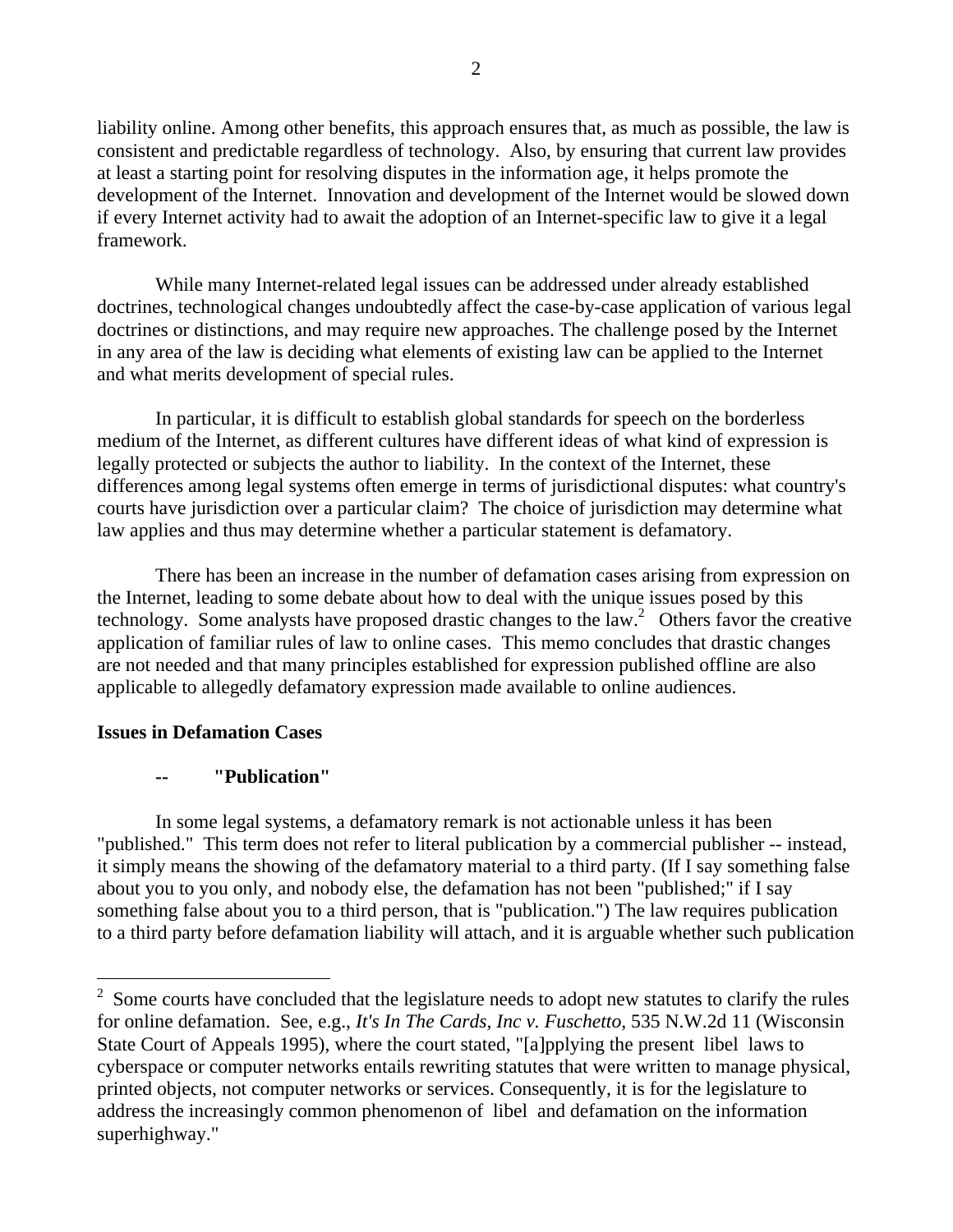occurs if the remark is merely available to persons connected to a network, but not seen or read. A plaintiff could face the hurdle of having to prove that some third party connected to a network has actually read the defamation in question. The nature of publication online also poses questions about the application of laws defining the time period within which a lawsuit can be brought.<sup>3</sup>

## Parties to a defamation suit – the plaintiff

In a traditional defamation case, whether a statement is defamatory depends in part on the nature of the party defamed and the nature of the party sued, in particular the degree of editorial control exercised by the defendant. In other words, both the nature of the person claiming to be defamed and the status of the publisher of the statement will make a difference.

American jurisprudence, for example, has developed the "public figure" doctrine. Under this principle, developed as a matter of American constitutional law to protect free speech in the area of politics and public affairs, it is harder for a prominent person or government official to win a case of defamation. In order to recover in a defamation suit, a public figure must prove not only that a statement was false, but that it was made with "actual malice" – that is, with knowledge that it was false or with reckless disregard of whether it was false or not.<sup>4</sup> The U.S. Supreme Court has defined public figures as those who "voluntarily exposed themselves to increased risk of injury from defamatory falsehood concerning them."<sup>5</sup> The Supreme Court reasoned that prominent individuals have other remedies for reputational damage besides resort to the courts -- such as the ability to command media attention and respond to the false statements. Private individuals, in contrast, have fewer opportunities to correct the public record when they are defamed.

The same doctrine applies to the Internet, but the question arises: Who is a public figure on the Internet? Some analysts have contended that *every* user of the Internet should be considered a "public figure," because they have the opportunity to respond to any statement

 $\overline{a}$ 

 $3$  The date of publication start the clock ticking on the "statute of limitations," setting the deadline by which a plaintiff must demand a retraction or file suit. At common law, a statement is "published" each time it is distributed, with the exception of publications subject to the Uniform Single Publication Act (USPA), which has been adopted in most states in the United States. The USPA provides that all issues of a mass-media publication be treated as one; the statute begins to run when the first copy of an issue is distributed. It remains to be seen whether this rule will work with online publications. It may be that each day that comments remain "published" on an electronic bulletin board creates a separate and distinct cause of action with a new statute of limitations.

<sup>4</sup> *New York Times v. Sullivan*, 376 U.S. 254 (1964).

<sup>5</sup> *Gertz v. Welch,* 418 U.S. 323, 344-345 (1974).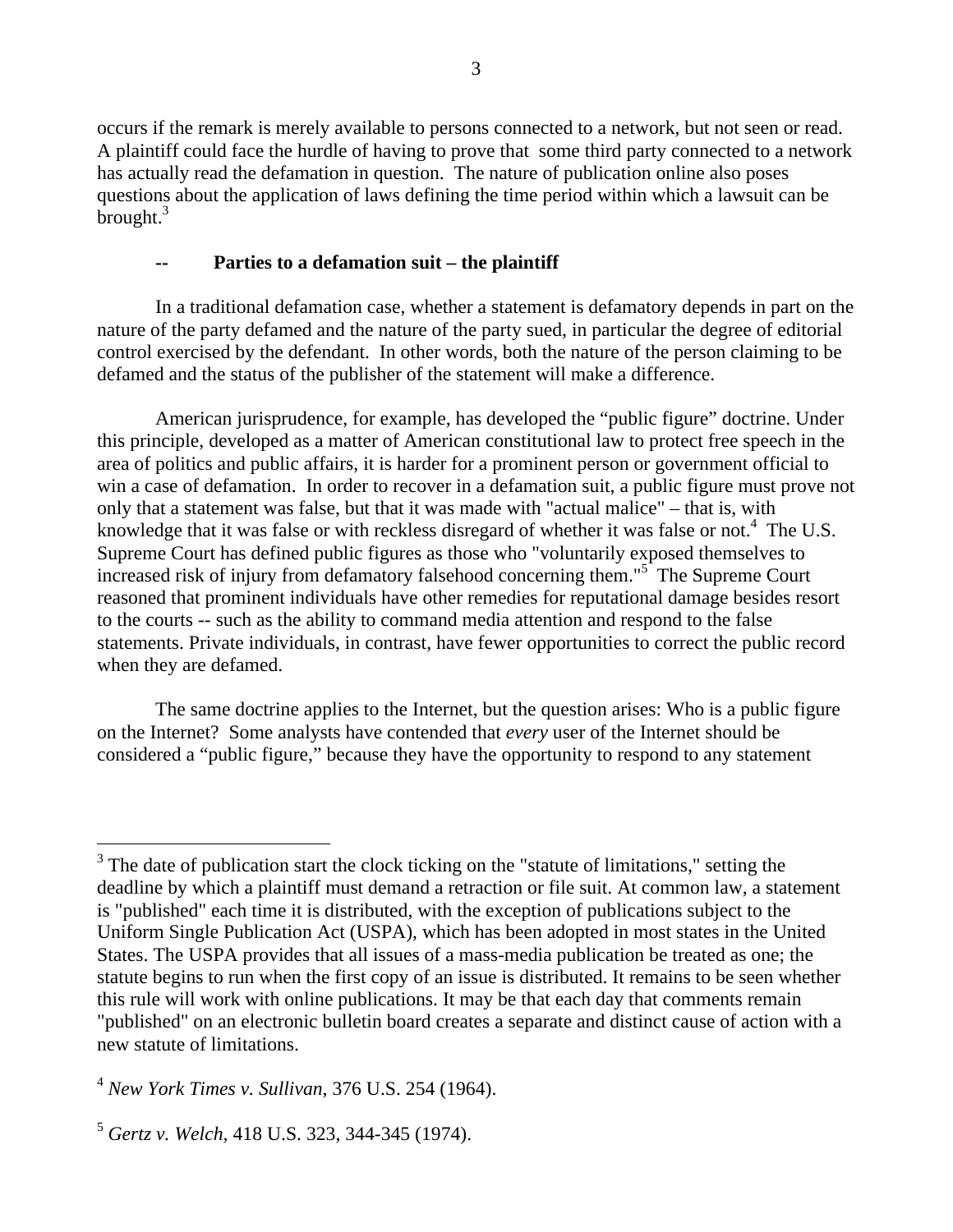made about them.<sup>6</sup> In our view, this proposition goes too far. A better approach would be to assess the context in which a statement was made, under what is known as the "limited purpose" public figure test. A plaintiff who has been participating in an online discussion might be characterized as a "limited purpose" public figure who must meet the actual malice standard. A limited purpose public figure is defined as a person who (1) voluntarily takes part in a discussion about a public controversy, and (2) has access to the media or effective channels of communication to make an opinion available to the public. For example, a participant in a chat room has an opportunity to respond in that chat room, while a person concerned with a statement made on a web site may not be able to respond on the same web site. Elements of the publicfigure doctrine developed offline are also significant for on-line defamation cases: (1) whether the plaintiff has access to the media; (2) whether there was a public controversy; and (3) to what degree the plaintiff injected himself into this controversy.

# The defendant – the liability of service providers

Under many legal systems, an author is responsible for her own words, of course, but media and communications companies are treated differently depending on whether they are categorized as common carriers, publishers, or distributors. Common carriers have absolute immunity, publishers are liable for what they choose to publish, and distributors (such as retail bookstores) are not subject to liability unless they have specific knowledge that they are transmitting defamatory material.<sup>7</sup> Under English libel law, for example, news vendors, booksellers and distributors are able to take advantage of an "innocent dissemination" defense if they were not negligent in the act of distributing the defamation.

Courts have applied these categories to the Internet, although they sometimes had difficulty deciding where various online service providers fit into the existing scheme.<sup>8</sup> In early

<sup>6</sup> Bruce W. Sanford and Michael J. Lorenger, *Teaching An Old Dog New Tricks: The First Amendment In An Online World,* 28 Conn. L. Rev. 1137 (1996) at 1157. For a full discussion of the theory that access to media and right of reply may diminish the distinction between public and private figures, see Mike Godwin, Cyber Rights: Defending Free Speech in the Digital Age (Times Books 1998), Chapter 4, "Libel on the Net."

 $7$  "A common carrier--an entity that has no editorial control over the information it carries--such as a telephone company, may not be held liable for information that it merely transmits from one party to another as a passive conduit. A publisher, such as a newspaper or other entity that retains editorial control over the information it sends out, is held accountable if the traditional burdens discussed above are met and at least negligence is shown in its actions. A distributor, on the other hand, is often compared to a public library, and as such may only be held liable on a plaintiff's prima facie case and the showing that the distributor had actual knowledge of the defamatory content or should have reasonably known of the defamatory nature of the work." (84 A.L.R.5th 169).

<sup>8</sup> Bruce W. Sanford & Michael J. Lorenger, *Teaching An Old Dog New Tricks: The First Amendment In An Online World*, 28 Conn. L. Rev. 1137 (1996).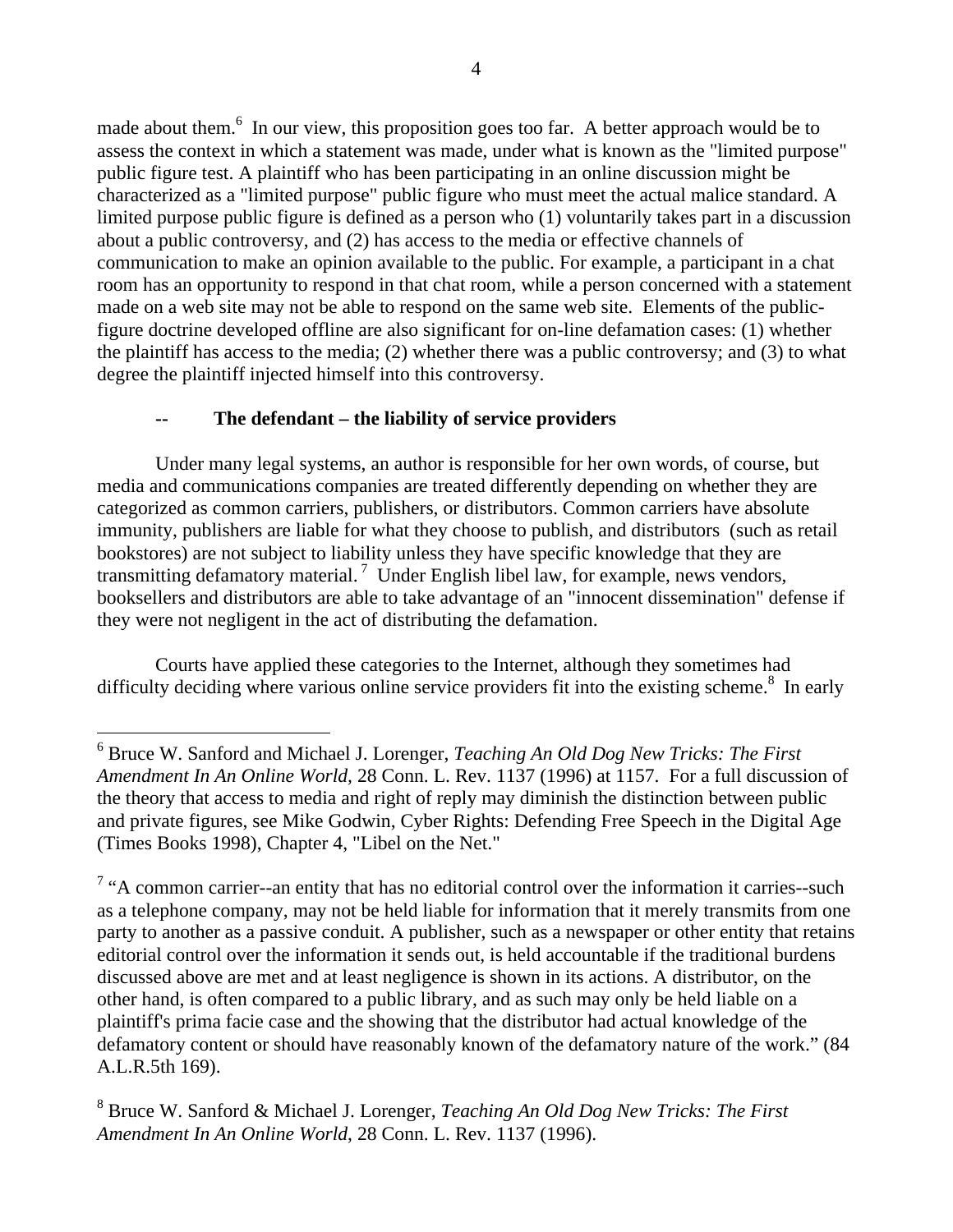US cases involving allegedly libelous statements posted on the Internet, the courts looked at the circumstances and context in which the disputed statements were published. In one case, the court classified the defendant, which maintained a series of bulletin boards where subscribers posted messages, as a publisher because it had made attempts to monitor the content of its bulletin boards. It had posted guidelines for appropriate content, used software to screen offensive language, and maintained "board leaders" to enforce the guidelines. <sup>9</sup> However, where the online service provider did not, and could not reasonably have been expected to, review content before passing it to subscribers, acting only as a passive conduit, the court found it to be a distributor, and not subject to liability.<sup>10</sup>

# **Legislation addressing online defamation**

Some nations have adopted legislation cutting short this process of working out trough judicial decision how defamation rules apply online. In particular, a number of nations have adopted legislation defining specific rules for the liability (or immunity) of Internet service providers (ISPs).

# -- **United States**

In 1996, the US Congress adopted a rule virtually foreclosing the possibility of cyberlibel suits against ISPs.<sup>11</sup> As added in 1996, Section 230(c)(1) of the Communications Act offers broad immunity to ISPs, providing:

No provider or user of an interactive computer service shall be treated as the publisher or speaker of any information provided by another information content provider.

Section 230 offers ISPs nearly complete immunity from liability for information that originates with third parties, even if the ISP has notice of the offensive content and fails to act. The statute relieves ISPs of the burden of monitoring content they host – monitoring that would be extremely difficult from a practical standpoint. It places the focus of liability on the author of content, bringing in the ISP as a defendant only if, for example, the ISP was involved in editing or selecting the expression to be posted.<sup>12</sup> In effect, the statute treats ISPs as neither publishers

<sup>11</sup> Barry Waldman, *A Unified Approach to Cyber-Libel: Defamation on the Internet, a Suggested Approach*, 6 Rich. J.L. & Tech. 9 (1999).

<sup>9</sup> *Stratton Oakmont, Inc. v. Prodigy Services Co*., 23 Media L. Rep. 1794, 1995 WL 323710 (N.Y. Sup. Ct. 1995) (ruling that an on-line service could beheld liable for statements made by an anonymous poster to a bulletin board it operated, even if the service was not specifically aware of the statements.) This decision has been criticized by many commentators, however, because Prodigy as a policy matter at the time of the alleged defamation did not prescreen online messages submitted by subscribers.

<sup>10</sup> *Cubby, Inc. v. Compuserve, Inc*., 776 F. Supp. 135, 19 Media L. Rep. (BNA) 1525 (S.D.N.Y. 1991).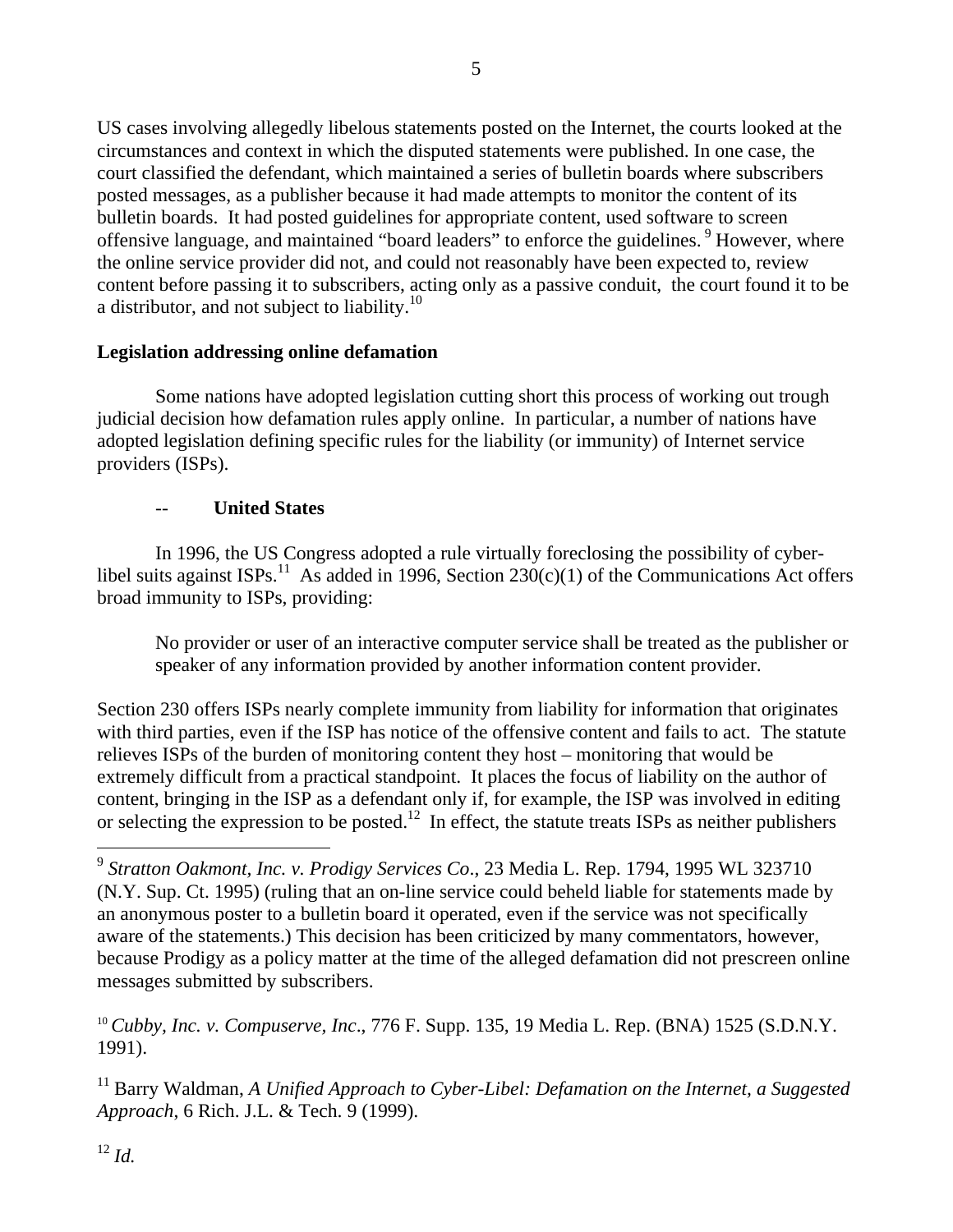nor distributors, but gives them the immunity enjoyed under the common law by common carriers.<sup>13</sup>

## **European Union**

The European Union has adopted a more detailed approach, one closer to the traditional distinction among common carriers, distributors and publishers. The EU Directive on ecommerce<sup>14</sup> provides as follows:

Section 4: Liability of intermediary service providers Article 12 "Mere conduit"

1. Where an information society service is provided that consists of the transmission in a communication network of information provided by a recipient of the service, or the provision of access to a communication network, Member States shall ensure that the service provider is not liable for the information transmitted, on condition that the provider:

(a) does not initiate the transmission;

(b) does not select the receiver of the transmission; and

(c) does not select or modify the information contained in the transmission.

…

Article 14

Hosting

1. Where an information society service is provided that consists of the storage of information provided by a recipient of the service, Member States shall ensure that the service provider is not liable for the information stored at the request of a recipient of the service, on the condition that:

- (a) the provider does not have actual knowledge of the illegal activity or information and, as regards claims for damages, is not aware of facts or circumstances from which the illegal activity or information is apparent; or
- (b) the provider, upon obtaining such knowledge or awareness, acts expeditiously to remove or disable access to the information.

…

 $13$  *Zeran v. America Online*, 129 F.3d 327 ( $4<sup>th</sup>$  Cir. 1997). Section 230 may give greater protection to online speech than offline speech. For example, under section 230, as interpreted in the *Zeran* case, the publisher of a print newspaper could face liability for printing a defamatory letter to the editor, while the publisher of an electronic newspaper would be immune from liability for carrying unedited the same text.

<sup>14</sup> Directive 2000/31/EC of the European Parliament and of the Council of 8 June 2000 on certain legal aspects of information society services, in particular electronic commerce, in the Internal Market ("Directive on electronic commerce").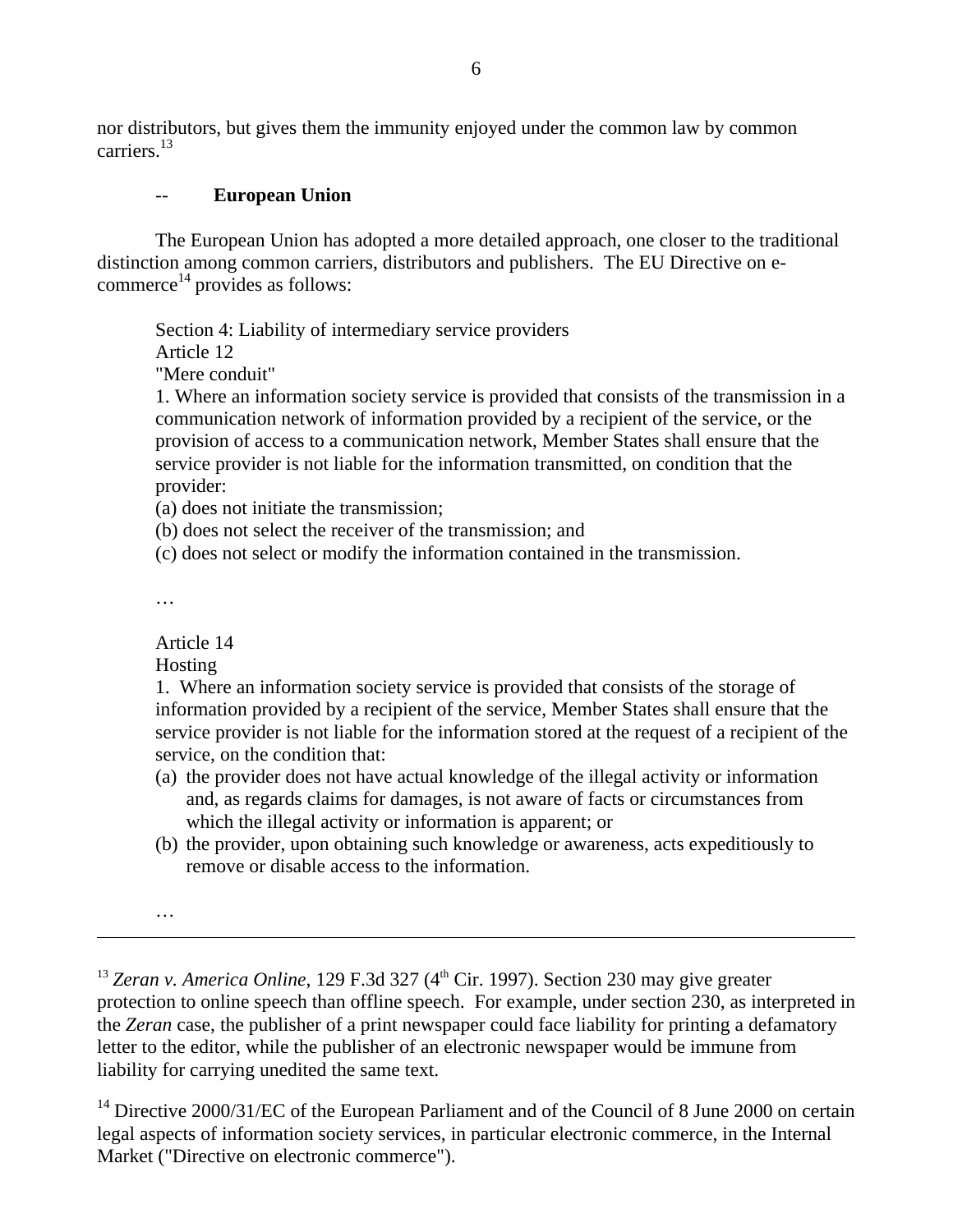## Article 15

No general obligation to monitor

1. Member States shall not impose a general obligation on providers, when providing the services covered by Articles 12, 13 and 14, to monitor the information which they transmit or store, nor a general obligation actively to seek facts or circumstances indicating illegal activity.

2. Member States may establish obligations for information society service providers promptly to inform the competent public authorities of alleged illegal activities undertaken or information provided by recipients of their service or obligations to communicate to the competent authorities, at their request, information enabling the identification of recipients of their service with whom they have storage agreements.

# -- **United Kingdom**

In the UK, "material passing over the Internet [is] subject to the same laws as material begin distributed by other means." (House of Lords, 1996.) The UK Defamation Act of 1996<sup>15</sup> made it clear that ISPs were covered by the qualified immunity traditionally enjoyed by printers and distributors. With this revision, Parliament made it clear how the rules and standards of liability that existed at common law applied to the Internet.

Section 1 of the Defamation Act, titled "Responsibility for Publication," codifies the defense known in England as "innocent dissemination" and extends it to the Internet, conferring upon ISPs the protected status enjoyed by bookstores, libraries, and other agents involved in the business merely of distribution of communicable material. The innocent dissemination defense provides, "In defamation proceedings a person has a defence if he shows that- (a) he was not the author, editor or publisher of the statement complained of, (b) he took reasonable care in relation to its publication, and (c) he did not know, and had no reason to believe, that what he did caused or contributed to the publication of a defamatory statement." Section 1 of the 1996 Act goes on to provide:

(3) A person shall not be considered the author, editor or publisher of a statement if he is only involved-

(a) in printing, producing, distributing or selling printed material containing the statement;

[...]

(c) in processing, making copies of, distributing or selling any electronic medium in or on which the statement is recorded, or in operating or providing any equipment, system or service by means of which the statement is retrieved, copied, distributed or made available in electronic form;

As with other distributors, this defense is not available if the ISP has knowledge of the defamatory expression or failed to exercise "reasonable care" in disseminating the material. In

<sup>&</sup>lt;sup>15</sup> http://www.hmso.gov.uk/acts/acts1996/1996031.htm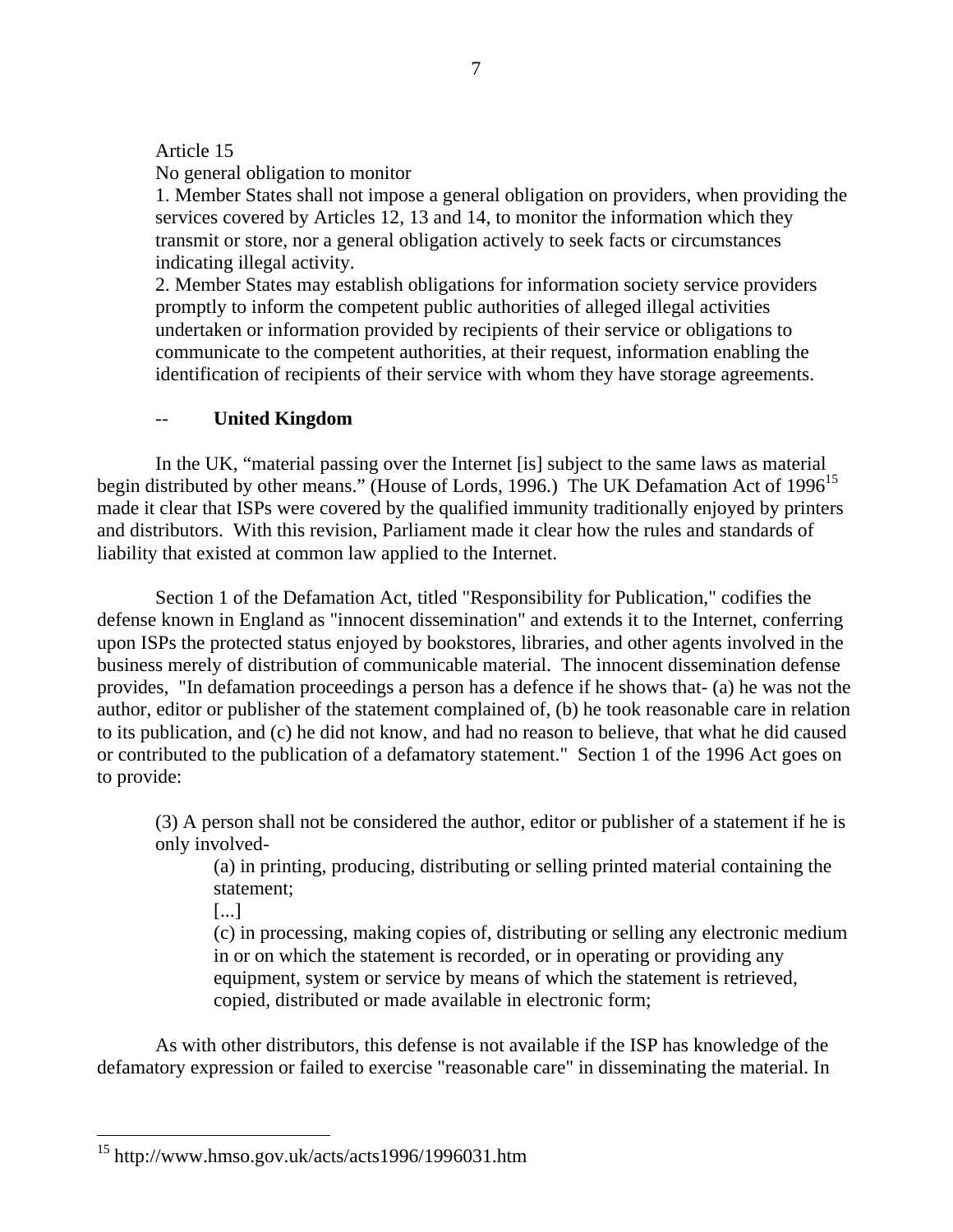determining whether a person took reasonable care, or had reason to believe that what he did caused or contributed to the publication of a defamatory statement, regard shall be had to- (a) the extent of his responsibility for the content of the statement or the decision to publish it, (b) the nature or circumstances of the publication, and (c) the previous conduct or character of the author, editor or publisher. The difficulty of monitoring all traffic flowing over an ISP is likely to weigh heavily in favor of an ISP's ability to rely on the innocent distributor defense.

There has been concern that the UK rule in practice has resulted in non-governmental censorship of controversial views or statements, because ISPs are quick to remove material posted by their customers as soon as the ISP receives a complaint from a third party alleging defamation. In order for the ISP to escape liability, it must take down content after being notified that it is defamatory because at that point the ISP no longer can argue that it lacks knowledge of the defamatory content. Rather than dispute the claim of defamation, the ISP removes the content, and subscribers usually have no right to insist that it be restored.<sup>16</sup>

#### **-- Germany**

In 1997, as part of a major law on information and communications services, Germany adopted the Federal Act on the Utilization of Teleservices, which includes the following:

#### § 5: Responsibility

 $\overline{a}$ 

(1) Providers shall be responsible in accordance with general laws for their own content, which they make available for use.

(2) Providers shall not be responsible for any third-party content which they make available for use unless they have knowledge of such content and are technically able and can reasonably be expected to block the use of such content.

(3) Providers shall not be responsible for any third-party content to which they only provide access. The automatic and temporary storage of third-party content due to user request shall be considered as providing access.

(4) The obligations in accordance with general laws to block the use of illegal content shall remain unaffected if the provider obtains knowledge of such content while complying with telecommunications secrecy under § 85 of the Telecommunications Act (Telekommunikationsgesetz) and if blocking is technically feasible and can reasonably be expected.<sup>17</sup>

 $^{16}$  Godfrey v. Demon Internet Ltd. (26 March 26, 1999), No. 1998-G-No 30 (Q.B.) (ISP found liable for defamatory material published on its Usenet servers, after the defendant ISP was notified of the offending material) http://www.bailii.org/cgibailii/disp.pl/ew/cases/EWHC/1999/175.html?query=%7e+godfrey+v+demon+internet+ltd

 $17$  Federal Act Establishing the General Conditions for Information and Communication Services - Information and Communication Services Act - (Informations- und Kommunikationsdienste-Gesetz - IuKDG) August 1 1997, Article 1, Act on the Utilization of Teleservices, (Teleservices Act - Teledienstegesetz TDG), available at http://www.iid.de/rahmen/iukdgebt.html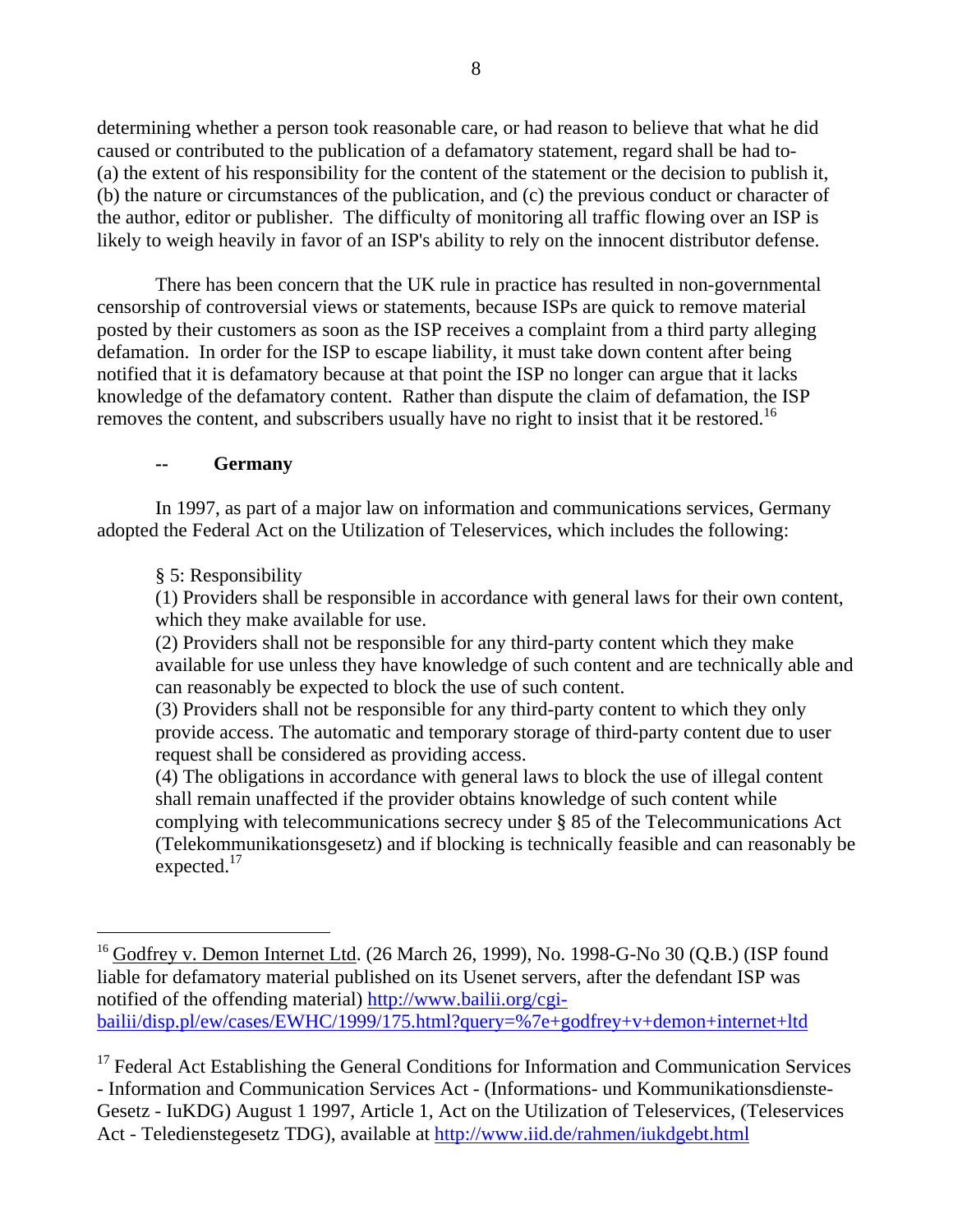It is important to note the general principle that providers are responsible for their own content "in accordance with general laws ," confirming the proposition that libel actions arising from Internet expression should be treated the same as print publications. This statute doesn't *change* procedures or standards for adjudicating a defamation case on the Web, it only clarifies who what pre-existing category Web services fall within

### **Jurisdiction**

 $\overline{a}$ 

Despite the new technological variables involved in adjudicating cases involving the Internet, the human actor, the hardware, and the financial assets used to operate each part of the Internet are all located in some traditional jurisdiction.<sup>18</sup> Judicial power may be exercised wherever a human defendant may be found and wherever some assets are located.

Moreover, in the offline world, there are situations in which a defendant not physically present in the geographic place may be subject to the jurisdiction of the courts in that place. Under traditional defamation cases arising before the Internet existed, a publisher could be held liable in a jurisdiction where it had no offices based on intentional causation of effect.<sup>19</sup> For example, in the US Supreme Court case of Calder v. Jones, the Court held that it was proper for the courts of California to exercise jurisdiction in a defamation case over a Florida newspaper editor and reporter for an article written and edited in Florida because the article was intended to cause harm to the plaintiff in California, where she lived.<sup>20</sup> This justification for jurisdiction has been adopted for some intentional tort cases<sup>21</sup> on the Internet, and it is likely to apply to defamation claims, as well.<sup>22</sup> This concept is also relevant in Europe, as personal jurisdiction

<sup>21</sup> *See Panavision Int'l, L.P. v. Toeppen* 938 F. Supp. 616 (C.D. Cal. 1996), aff'd, 141 F.3d 1316 (9th Cir. 1998).(cybersquatting).

22 *E.g., Roberts-Gordon, LLC v. Superior Radiant Products, Ltd.,* 85 F.2d 202 (W.D.N.Y. 2000) (harm suffered at plaintiff's principal place of business); *Bailey v. Turbine Design, Inc.*, 86 F. Supp. 2d 790 (E.D. Tenn. 2000) (where plaintiff was a business competitor of the defendants with a global presence, defamation not related to plaintiff's residence was insufficient to subject defendant to jurisdiction in the state where the plaintiff resided); *Nutrition Physiology Corp. v. Enviros Ltd.*, 87 F. Supp. 2d 648 (N.D. Tex. 2000) (a passive web site, absent sales into or advertisements in the forum, insufficient to sustain jurisdiction in the plaintiff's home state in a suit for patent infringement). Not only, of course, must the harm be felt in the forum; the defendant must know of that likelihood when it acts. *Core-Vent Corp. v. Noble Indust. AB,* 11 F.3d 1482, 1486 (9th Cir. 1993); *Nissan Motor Co., Ltd. v. Nissan Computer Corp.,* 89 F. Supp. 2d 1154 (2000).

<sup>18</sup> Henry H. Perritt, Jr., *Jurisdiction in Cyberspace*, 41 Vill. L. Rev. 1, 13 (1996) .

 $19$  Achieving Legal and Business Order in Cyberspace: A Report on Global Jurisdiction Issues Created by the Internet - American Bar Association Global Cyberspace Jurisdiction Project at 32  $20$  465 U.S. 783 (1984).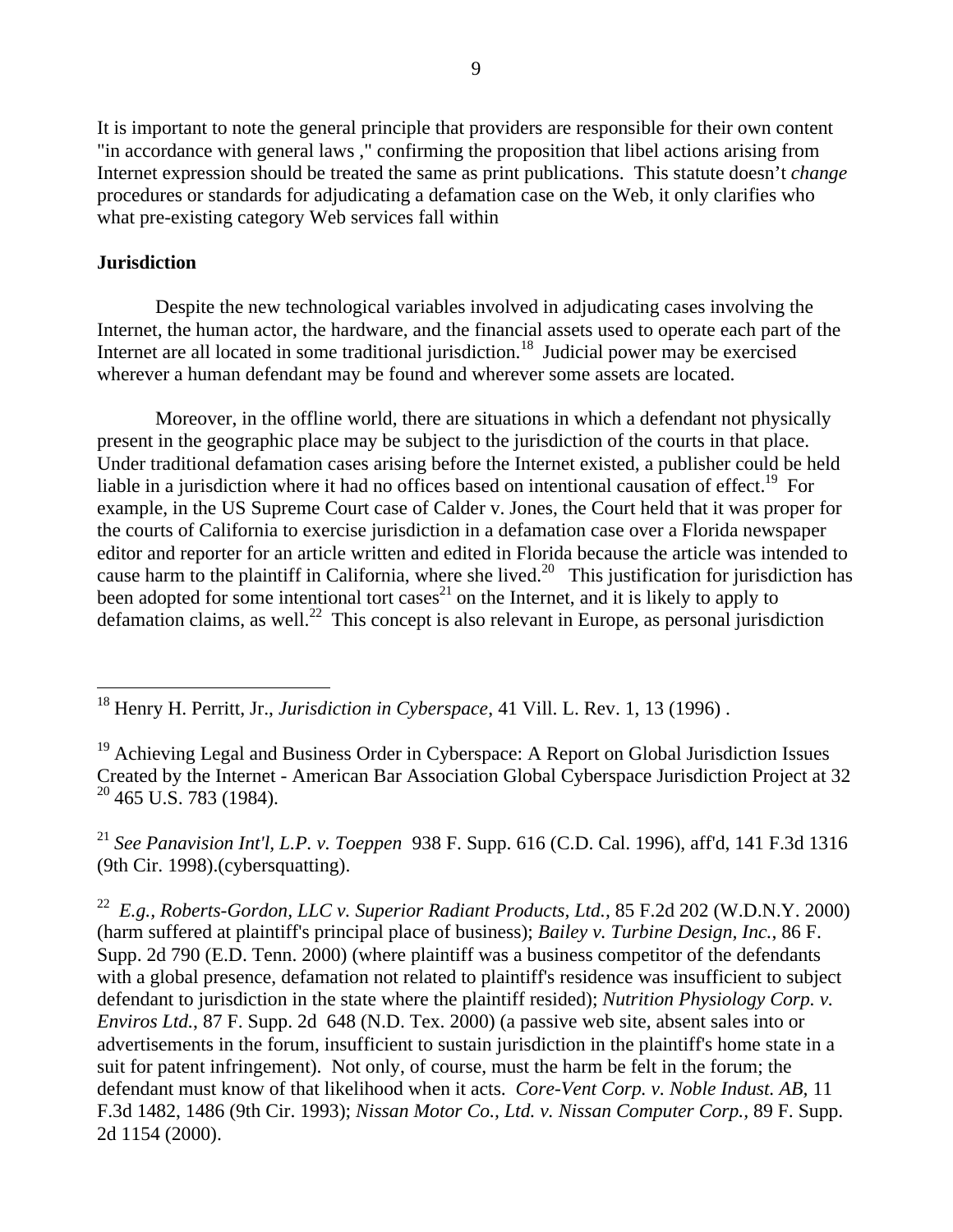analysis in Europe is similar to the American minimum contacts principle, and does not limit jurisdiction to the physical presence of the defendant in the forum state.

Despite the obvious differences between print publications and electronic media, they share some crucial similarities, allowing for the application of traditional jurisdictional analyses. Both forms of media come in contact with a multiplicity of jurisdictions, and the difference is merely a matter of range of penetration; print publications reach a finite number of jurisdictions, while the Internet has an effectively limitless range. A crucial question is the same in both cases: did the defendant intend that its statements would be read in the jurisdiction where it has no physical assets?

This was illustrated in a recent case arising in Australia. A well-known individual in Victoria, Australia alleged defamation against a well-known defendant in the USA (Dow Jones & Co, publisher of Barron's Magazine and the Wall Street Journal), over publication of material on a website. The defendant argued that the place of publication was New Jersey, since that was where the website was based, and that the Victoria, Australia, court did not have jurisdiction. The judge ruled that publication occurred in Victoria and that the court had jurisdiction to hear the case. $23$  The judge stated:

"Weighing up and balancing all of these factors, I reach a clear conclusion that the State of Victoria is both the appropriate forum and convenient forum for the disposition of the litigation commenced by the plaintiff. Many of the defendant's claimed difficulties are more imagined than real, but, at the end of the day, the most significant of the features favouring a Victorian jurisdiction is that the proceeding has been commenced by a Victorian resident conducting his business and social affairs in this State in respect of a defamatory publication published in this State, suing only upon publication in this State and disclaiming any form of damages in any other place."

This seems, however, to be no different from the rule that would have been applied if the statement had been published in a newspaper composed and printed in the US but sold in Australia.

Various efforts are underway to harmonize jurisdictional rules for the Internet, including a convention being drafted by the Hague Conference on Private International Law.

### **Conclusion**

 $\overline{a}$ 

Cyber libel is merely an extension of normal defamation principles. The predominant approach of legal systems around the world is to maintains much of the substantive law of defamation that existed before the rise and influence of the Internet. However, the very nature of

 $^{23}$  Gutnick v Dow Jones & Co Inc [2001] VSC 305 (28 August 2001) http://www.austlii.edu.au/au/cases/vic/VSC/2001/305.html